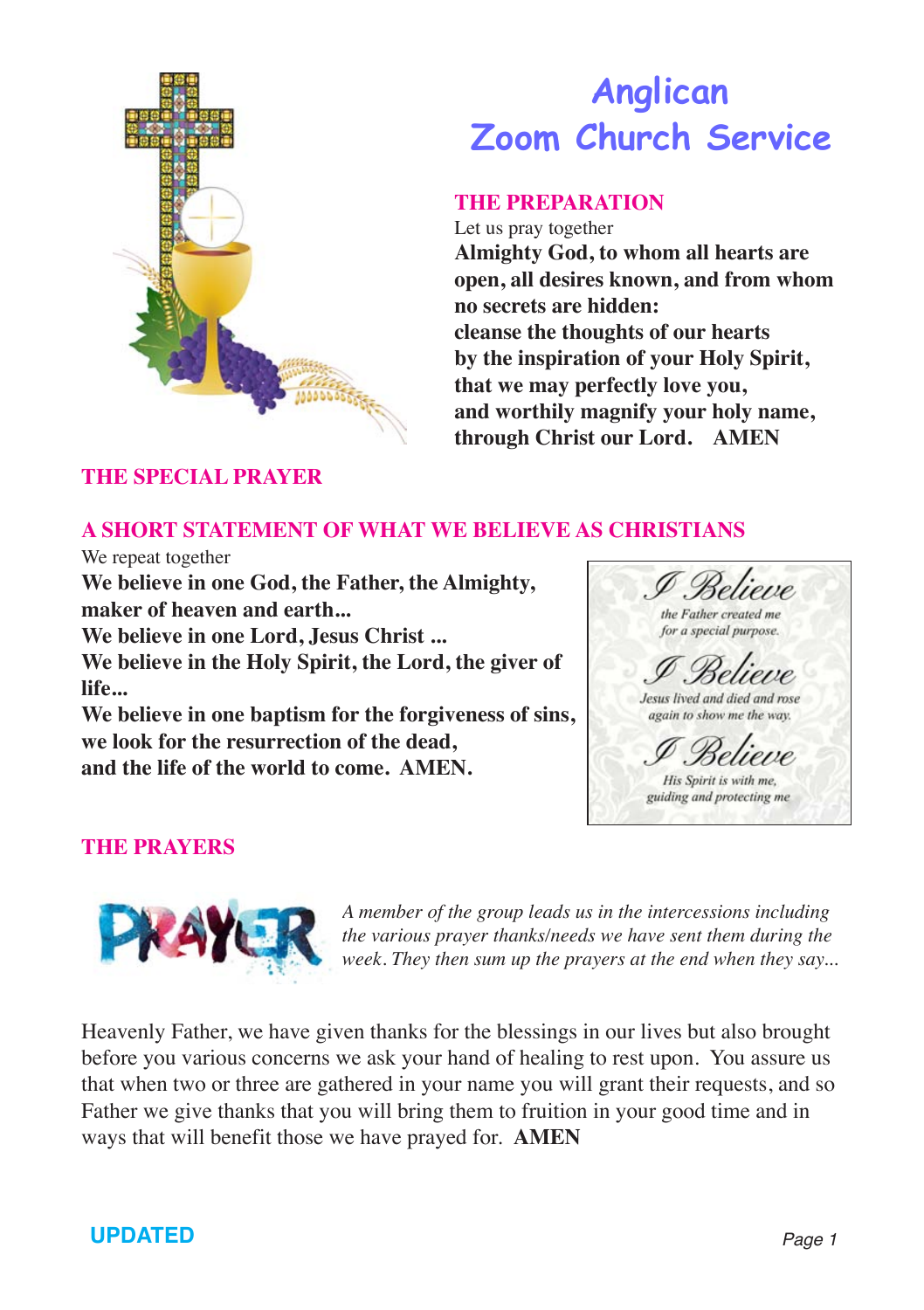### **SAYING SORRY - Make a selection**

Let us pause for a moment and focus on that which we know is not right in our life. At this time, focus on one thing in particular, or an omission you would want to bring before god and ask his forgiveness for.

### (PAUSE)

People often saw their faults very clearly when they met Jesus. He taught them that God forgave them and helped them to start again. Therefore, let us admit our faults to him.

Alternative Confession Introduction None of us are perfect, and now is an opportunity to offer to God anything we know is not right in our life. So let us ask God to forgive us our failings as we say together



**Merciful God, our maker and our judge, we have sinned against you in thought, word, and deed, and in what we have failed to do: we have not loved you with our whole heart; we have not loved our neighbours as ourselves; we repent, and are sorry for all our sins. Father, forgive us. Strengthen us to love and obey you in newness of life; through Jesus Christ our Lord. Amen**

## *GOD'S FORGIVENESS (ABSOLUTION)*

*Fr Max passes on to us God's forgiveness.*



Almighty God, who has promised forgiveness to all who turn to him in faith, pardon you and set you free from all your sins, strengthen you to do his will and keep you in eternal life, through Jesus Christ our Lord. **AME**



**READING**

*Read by a member of the group*

### **THE TALK/DISCUSSION**

*Here we have a short homily followed by a few questions we can all respond to.*

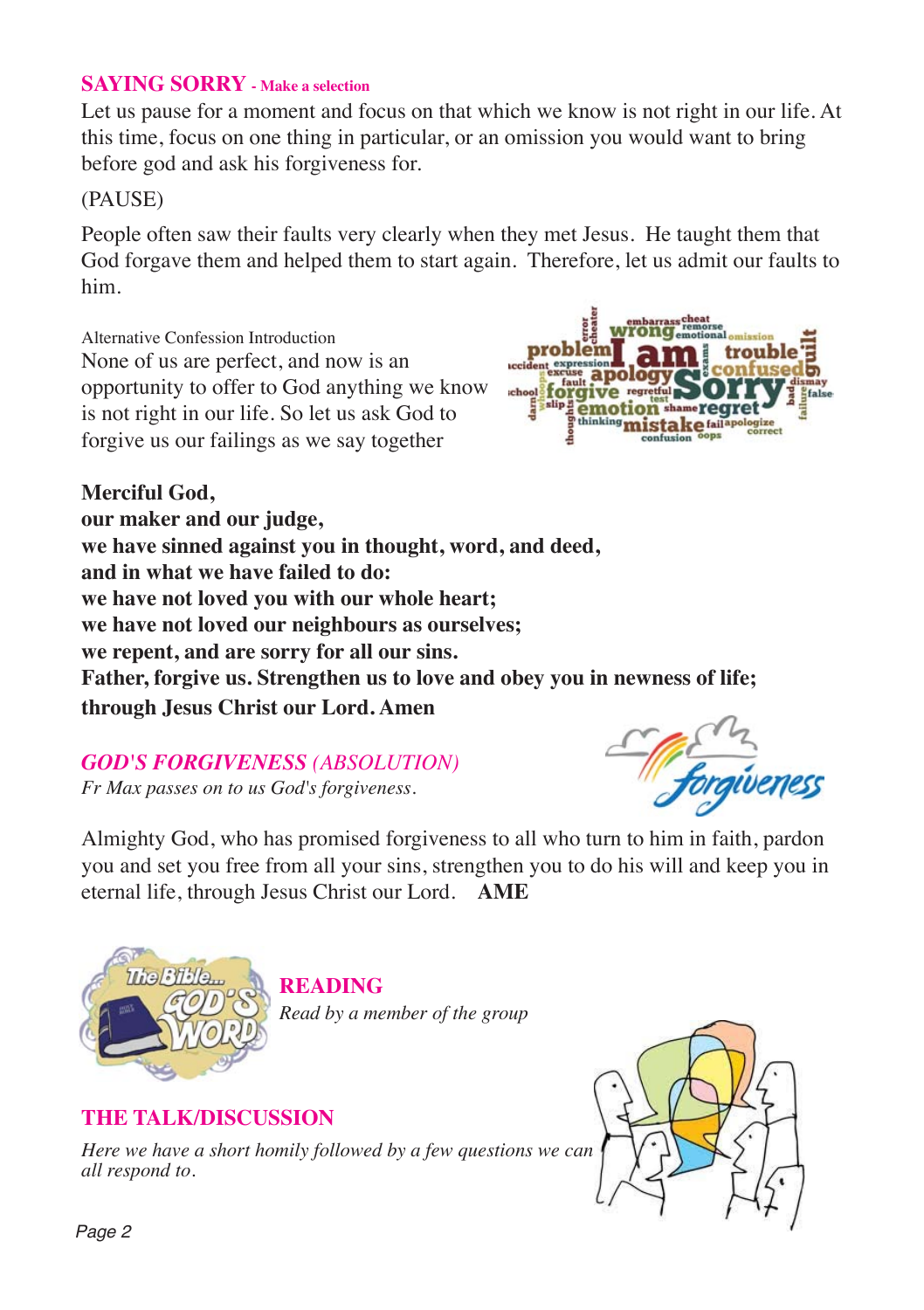# **THANKSGIVING**

The Lord be with you. **And also with you.**

Loving God, we thank you for this world you created. We thank you that when we turned away from you, you sent Jesus to live and work as one of us, and bring us back to you. He showed us how to love you and set us free to love and serve one another. We thank you that on the cross Jesus took away our sin, all that keeps us from each other and from you.



He frees us from hate and fear and from all that destroys love and trust. And so with everyone who believes in you with all the saints and angels, we rejoice and praise you, saying:

### **Holy, Holy, Holy Lord, God of power and might, heaven and earth are full of your glory. Hosanna in the highest.**

Father, we pray that we who receive these your gifts of bread and wine according to our Saviour's word may be partakers of his body and blood.

For on the night he was betrayed he took bread; and when he had given thanks to you, his almighty Father, he broke it, and gave it to his disciples, saying, Take, eat. This is my body which is given for you. Do this in remembrance of me.'

After supper, Jesus took the cup and again giving you thanks he gave it to his disciples, saying, 'Drink from this, all of you. This is my blood of the new covenant which is shed for you and for many for the remission of sins. Do this, as often as you drink it, in remembrance of me.'

### **With this bread and this cup we show forth Christ's death until he comes in glory. Christ has died. Christ is risen. Christ will come again.**

We offer our prayer and praise Father, in the fellowship of the Holy Spirit, in all we do and say, working for justice and bringing your peace to this world that you have made. Accept our prayers through Jesus Christ our Lord:

### **Blessing and honour and glory and power are yours for ever and ever. AMEN**

### **THE BREAKING OF THE BREAD**

We who are many are one body in Christ. **For we all share in the one bread.**

### **THE SHARING**

*We now share God's special gifts of the bread and wine. (The bread has a drop of consecrated wine in the centre of the bread). When using the special Reserved Sacrament that has been sent to you, the person offering the sacrament uses these words " Receive the Body and Blood of Christ". Response. Amen If you are on your own say these words. " I Receive the Body and Blood of Christ".*